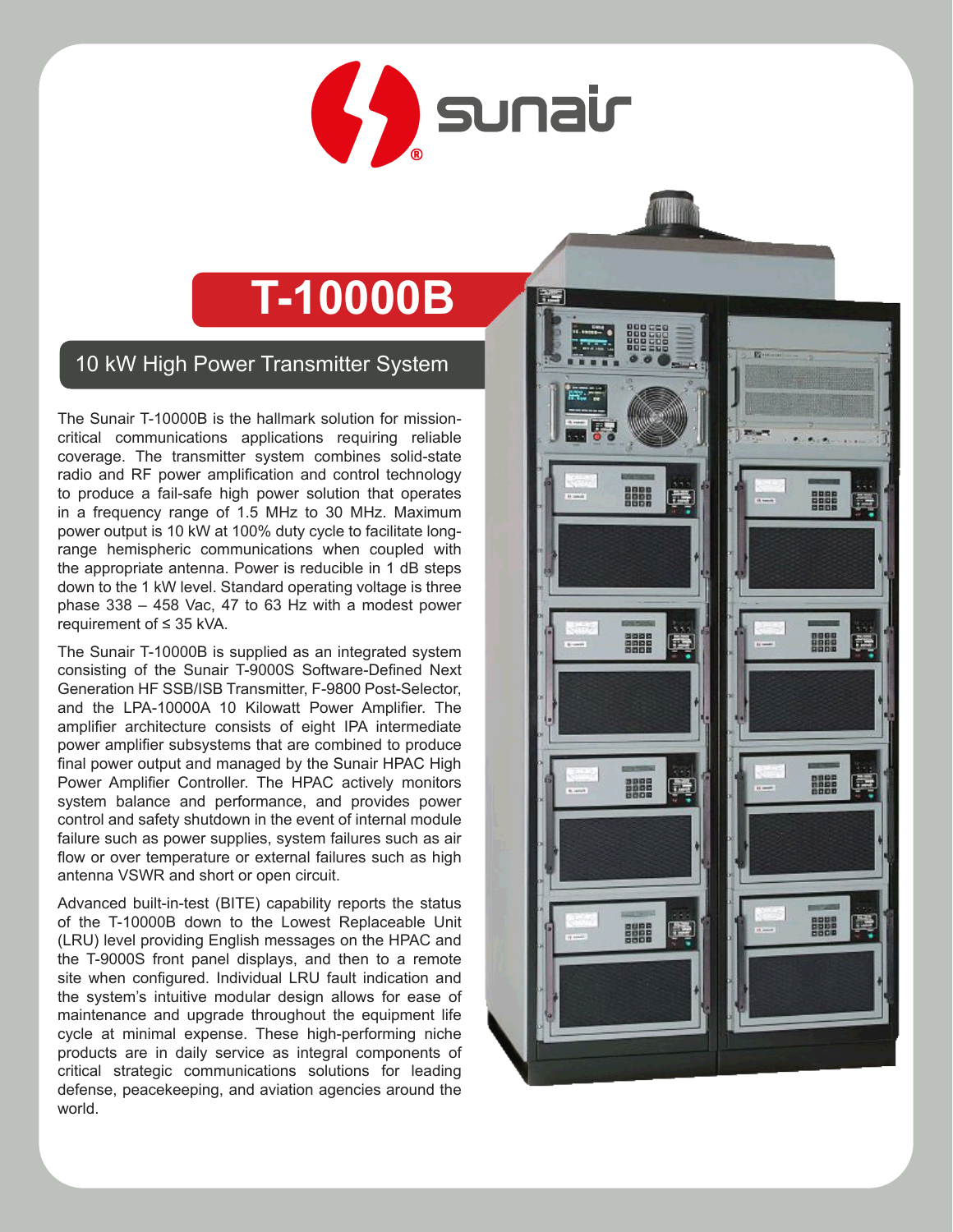

Modes of operation are AM, NB-FM, USB, LSB, ISB, CW, and FSK; Data implemented with internal or external modems. When paired with a companion receiver the T-10000B offers 2G and 3G Automatic Link Establishment (ALE) as an internal or external option in accordance with MIL-STD-188-141 A/B/C, FS1045A, and STANAG 4538. Frequency hopping compliant to STANAG 4444 and HF email/data transfer with Automatic Link Maintenance (ALM) compliant to STANAG 5066 are available with optional external controllers.

Designed as a high performance HF system the T-10000B complies with the radio requirements of MIL-STD-188-203- 1A and STANAG 5511/5522 (TADIL-A/Link 11 and NILE/ Link 22) for tactical data link operation. It also complies with the performance requirements in MIL-STD-188-141C and STANAGs 4203 and 5031.

The T-10000B is compatible with STANAGs 4285, 4529, 4415, 4481, 4539, and 5065 and MIL-STD-188-110B (including Appendix F ISB) HF modem waveforms. These waveforms can be provided with optional internal or external HF data modems. If equipped with the Internal data modem option the architecture of the T-10000B allows for the upgrade of the data modem to MIL-STD-188-110C and other future modem waveforms by a firmware upgrade from the front or rear panel of the T-9000S.

The T-10000B can accommodate Type 1 encryption such as ANDVT, KY-99, KG-84(), and KG-40 as well as commercial privacy devices or optional internal MELPe digital voice F/W with DES 56, AES 128 & AES 256 encryption functions. The audio interface supports front panel microphone and rear panel analog or VoIP connections.

Full function control, programming and system monitoring/ BITE can be accomplished from the front panel controls and displays, or remotely via Ethernet or serial port. A serial port connector on the front panel is provided for ease of reprogramming the unit's configuration. Channel, frequency, mode, forward power, reflected power, input audio and other operating information and status are presented in English via a large TFT displays.

- **• High Efficiency Solid State Design**
- **• Full Power into Load VSWR up to 2:1**
- **• Comprehensive BITE to LRU**
- **• Full Function Remote Control via Serial or Ethernet**
- **• Tactical Data Link - MIL-STD-188-203-1A TADIL A and Link 11/22 (requires external modems and controllers)**
- **• HF Data - MIL-STD-188-110A/B and STANAG**
- **• ALE - 2G MIL-STD-188-141A/B and 3G STANAG 4538 (with companion transmitter)**
- **• STANAG 4444 Frequency Hopping (requires optional external controller)**

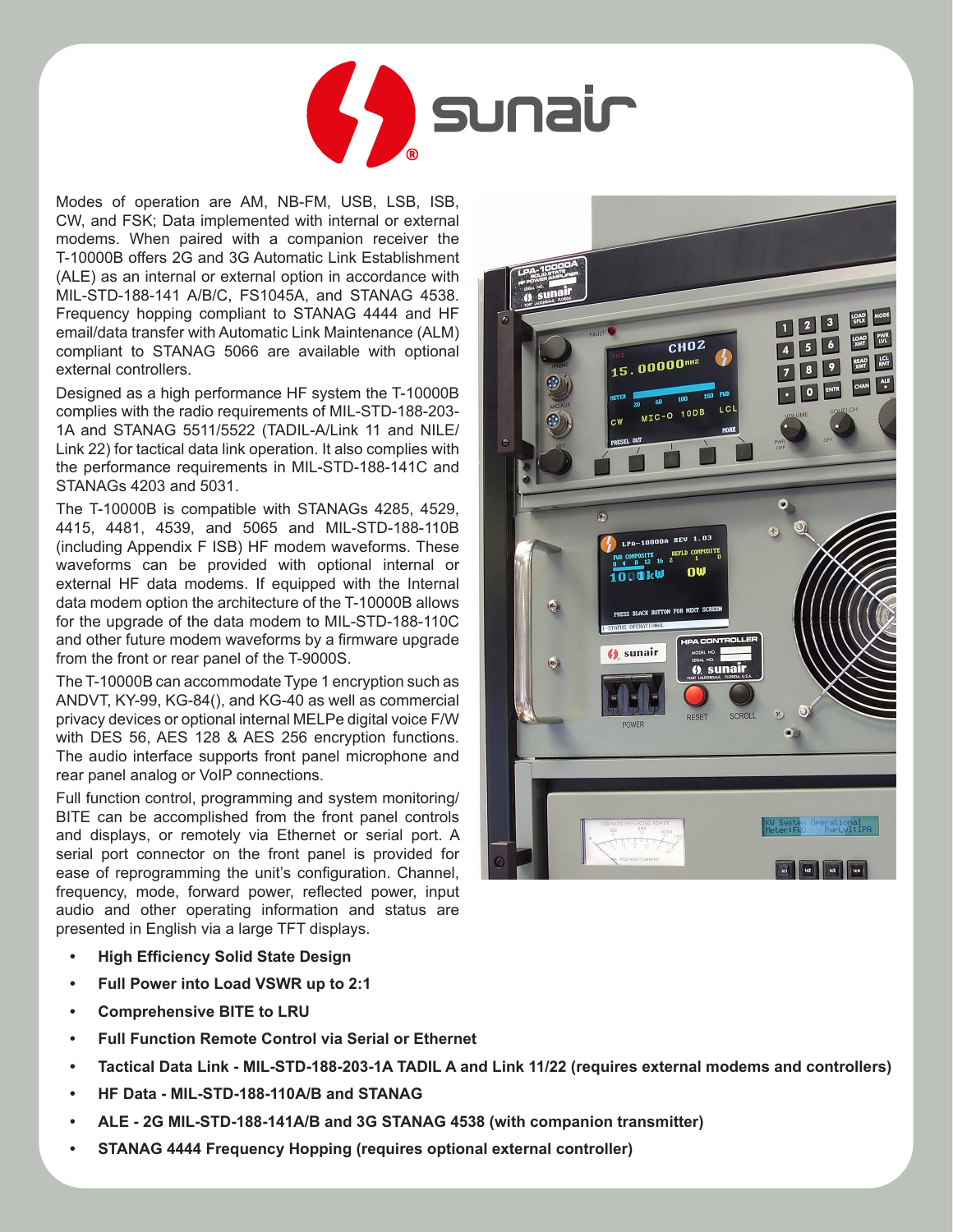

|                                                                     | <b>GENERAL</b>                                                                                                                                                                   |                                                      | <b>TRANSMITTER</b>                                                                                                                                                  |
|---------------------------------------------------------------------|----------------------------------------------------------------------------------------------------------------------------------------------------------------------------------|------------------------------------------------------|---------------------------------------------------------------------------------------------------------------------------------------------------------------------|
|                                                                     | General Performance: Complies with the performance requirements in MIL-STD-                                                                                                      | Differential Delay:                                  | Less than 0.5 ms; two audio tones                                                                                                                                   |
|                                                                     | 188-141C, MIL-STD-203-1A and STANAGs 4203, 5031,                                                                                                                                 | Absolute Delay:                                      | 3.5 ms maximum                                                                                                                                                      |
| Frequency Range:                                                    | 5511 and 5522<br>$1.5$ MHz $-$ 30 MHz                                                                                                                                            | Harmonic Suppression:                                | At least 60 dB below carrier; No more than +10 dBm                                                                                                                  |
| <b>Frequency Accuracy</b>                                           | Frequency accuracy better than $\pm 3$ Hz                                                                                                                                        | Intermodulation Distortion:                          | At least 36 dB below PEP                                                                                                                                            |
| and Stability:                                                      | The stability of any selected carrier frequency is within $±1$                                                                                                                   | Muting:                                              | Better than 60 dB rated power                                                                                                                                       |
|                                                                     | parts in 10 <sup>7</sup> after a warm up period of 30 minutes and does                                                                                                           | Carrier Suppression:                                 | Better than 70 dB below PEP                                                                                                                                         |
|                                                                     | not vary more than ±1 parts in 10 <sup>8</sup> after a warm up period<br>of 2 hours. The stability does not degrade by more than ±5                                              | <b>Undesired Sideband:</b><br>In Band Hum and Noise: | Better than 70 dB below PEP<br>Better than 50 dB below PEP                                                                                                          |
| Power Output and<br><b>VSWR Performance:</b>                        | parts in 10 <sup>8</sup> for each 30 days.<br>• 10 kW PEP and average $\pm 1$ dB for VSWR $\leq$ 2:1;<br>selectable in 1 dB steps down to 1 kW (10 dB)                           | <b>Wideband Noise:</b>                               | The output noise measured in any 3 kHz bandwidth<br>(excluding any harmonic of the fundamental signal)                                                              |
|                                                                     | • Reduced power for VSWR $\leq$ 3:1; self-protected from<br>open / short circuits                                                                                                |                                                      | and separated by more than 10% from the suppressed<br>carrier frequency, is at least 70 dB below the PEP<br>level when the transmitter is driven with a single tone |
|                                                                     | $\cdot$ Custom: $\pm 0.5$ dB                                                                                                                                                     |                                                      | of amplitude -10 dBm and delivered full mean output<br>power into 50-ohm resistive termination, at any                                                              |
| Duty Cycle:                                                         | Continuous 100%                                                                                                                                                                  |                                                      | frequency in the frequency range.                                                                                                                                   |
| <b>Tuning Steps:</b><br><b>Transmit Activation</b><br>and Frequency | 1 Hz, 10 Hz, 100 Hz, 1 kHz, 10 kHz, 100 kHz, or 1 MHz                                                                                                                            | Spurious:                                            | The mean power of any spurious emission other<br>than inter-modulation products will not exceed -53 dB                                                              |
| Settling Time:                                                      | 7 ms maximum for 90% output power                                                                                                                                                |                                                      | relative to the output power when the transmitter is<br>driven with a single test tone and delivered full mean                                                      |
| Modes of Operation:                                                 | AM, NB-FM, USB, LSB, ISB, CW, and FSK; Data with<br>optional internal or external modems to STANAGs 4285,                                                                        |                                                      | output power into 50-ohm resistive termination at any<br>frequency in the frequency range.                                                                          |
|                                                                     | 4529, 4415, 4481, 4539, and 5065 and MIL-STD-188-110 A                                                                                                                           | Audio Input Front Panel:                             | Microphone; handset                                                                                                                                                 |
|                                                                     | / B (upgradeable to C) including Appendix F ISB                                                                                                                                  | Audio Input Rear Panel:                              | Two selectable; 600 ohms, balanced                                                                                                                                  |
|                                                                     | Automatic Link Establishment (ALE) with optional internal<br>or external controller compliant to MIL-STD-188-141A/<br>B/C, FS1045A, and STANAG 4538. Requires companion          | Audio Response:                                      | ±1 dB from 300 Hz to 3050 Hz; shapes per S4203, MIL-<br>STD-188-141B, MIL-STD-203-1A, and S5511                                                                     |
|                                                                     | R-9000S Receiver.                                                                                                                                                                | Audio Input Level:                                   | 0 dB nominal; adjustable to $\pm 20$ dB; manual and<br>automatic adjustment                                                                                         |
|                                                                     | Frequency hopping compliant to STANAG 4444 and HF<br>email/data transfer with Automatic Link Maintenance<br>(ALM) compliant to STANAG 5066 with optional external<br>controllers |                                                      | <b>EQUIPMENT OPTIONS</b>                                                                                                                                            |
|                                                                     | MIL-STD-188-203-1A and STANAG 5511/5522 (TADIL-A/                                                                                                                                | Spares Kits:                                         | Running spares, field modules, final tested sub-units                                                                                                               |
|                                                                     | Link 11 and NILE/Link 22) with external modems and                                                                                                                               |                                                      | <b>ENVIRONMENTAL</b>                                                                                                                                                |
|                                                                     | controllers                                                                                                                                                                      |                                                      |                                                                                                                                                                     |
| Keying:                                                             | Local or Remote; local keying method compliant to STANAG<br>4203 and MIL-STD-203-1A; VOX - Voice Operated Keying                                                                 | EMI:<br>Shock:                                       | MIL-STD-461F<br>MIL-STD-810G                                                                                                                                        |
| Programmable<br>Channels:                                           | 1000; nonvolatile memory; channel/frequency, mode, power<br>level                                                                                                                | Vibration:                                           | MIL-STD-810G                                                                                                                                                        |
| <b>Remote Control:</b>                                              | Through T-9000S; designed for unattended continuous<br>operation                                                                                                                 | Safety:<br>Temperature:                              | <b>IEC/EN 60950</b><br>• Operating: -20 °C to 50 °C (-4 °F to 122 °F)                                                                                               |
| Remote Interface:                                                   | Ethernet, RS-232, RS-422 direct and bus, RS-485 and FSK<br><b>Tone Internal Modem</b>                                                                                            |                                                      | • Reduced duty cycle: 50 $^{\circ}$ C to 55 $^{\circ}$ C (122 $^{\circ}$ F to 131<br>• Storage: -40 °C to 85 °C (-40 °F to 185 °F)                                  |
| Post-Selector                                                       | Automatic with F-9800; F-9800 bypasses between 1.5 MHz<br>and 1.6 MHz                                                                                                            | Humidity:                                            | 95% $@ + 55$ °C, non-condensing                                                                                                                                     |
| Operation:<br>Output Impedance:                                     | 50 ohms, nominal, unbalanced                                                                                                                                                     | Altitude:                                            | • Operating: up to 10,000 feet<br>• Storage: up to 40,000 feet                                                                                                      |
| Output Connector:                                                   | 7/8 in EIA flange (1 5/8 in with adaptor)                                                                                                                                        | Cooling:                                             | Forced air; fan-cooled                                                                                                                                              |
| <b>Tuning Control:</b>                                              | Initiated by T-9000S and digitally controlled; no operator<br>intervention required                                                                                              | Air Source and Volume:                               | Clean filtered air through front panel of T-10000B<br>subcomponents; 8000 cubic-feet/minute (CFM) or 224                                                            |
| Input Voltage:                                                      | 338 Vac-458 Vac, 3-phase, 47 Hz-63 Hz                                                                                                                                            |                                                      | cubic meters/minute (CMM) when keyed                                                                                                                                |
| <b>Energy Consumption:</b>                                          | $\leq$ 35 kVA                                                                                                                                                                    | <b>Exhaust Air:</b>                                  | Through top of cabinet; external exhaust recommended                                                                                                                |
| Metering:                                                           | TFT display on HPAC and T-9000S; analog metering on<br>IPA-1500; via remote control                                                                                              |                                                      |                                                                                                                                                                     |
| BITE:                                                               | Power up, surveillance, and operator-initiated; fault isolation<br>to the LRU; front panel and LRU indication; reporting and<br>resetting through T-9000S and remote control     |                                                      |                                                                                                                                                                     |
| MTBF:                                                               | <b>10000 hours</b>                                                                                                                                                               |                                                      |                                                                                                                                                                     |
| MTTR:                                                               | 60 Minutes                                                                                                                                                                       |                                                      |                                                                                                                                                                     |
| Dimensions:                                                         | Height: 100.5 in (255.3 cm)<br>Width: 42.0 in (106.7 cm)<br>Length: 31.5 in (80.0 cm)                                                                                            |                                                      |                                                                                                                                                                     |
| Weight:                                                             | 2367 lbs (1075.9 kg) estimated, unpacked                                                                                                                                         |                                                      |                                                                                                                                                                     |
| Construction:                                                       | Modular plug-in assemblies, field serviceable                                                                                                                                    |                                                      |                                                                                                                                                                     |